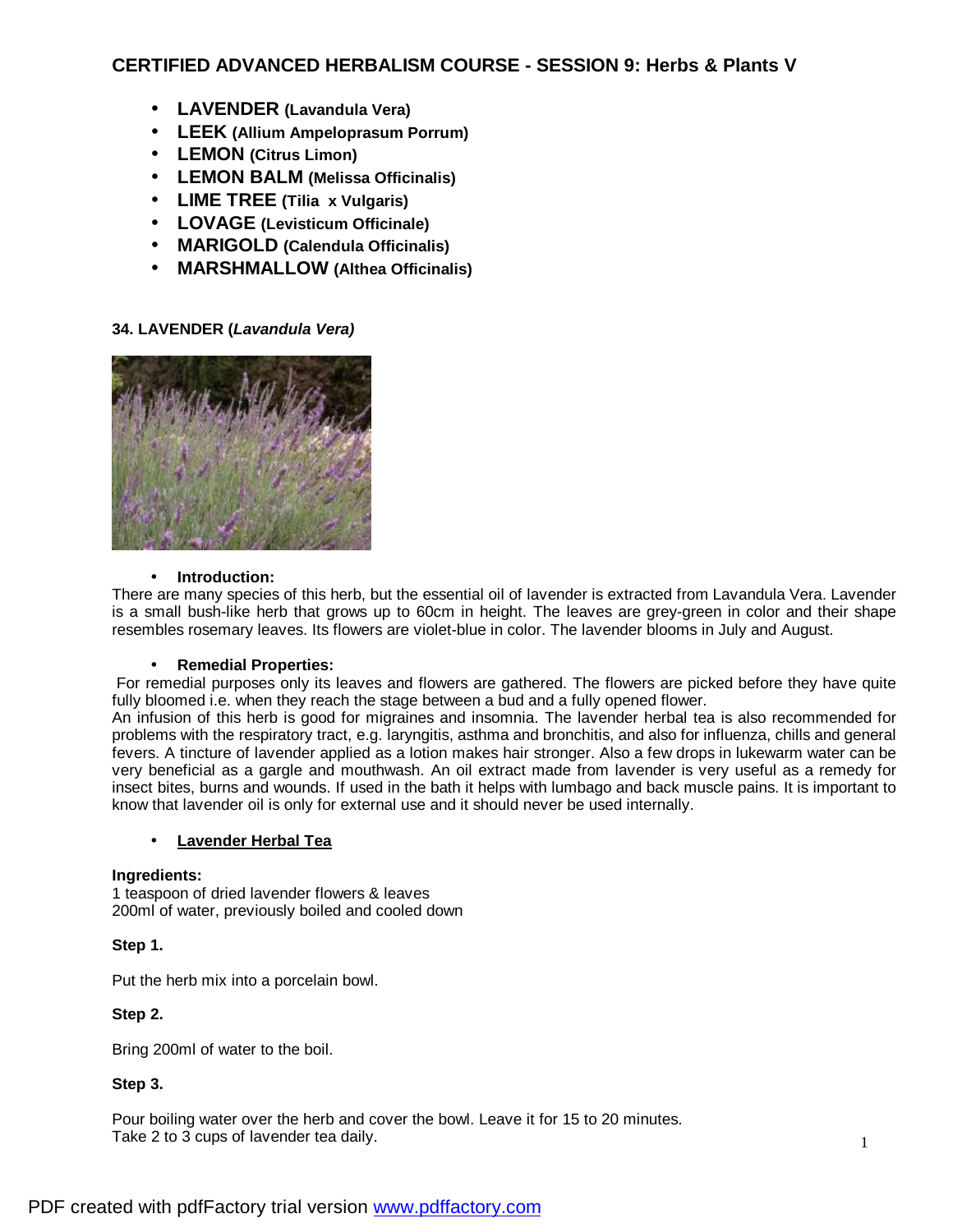## **35. LEEK (***Allium Ampeloprasum Porrum)*



#### • **Introduction:**

Leeks are members of the same family as onions and garlic and possess similar healing qualities, only in a much milder form.

### • **Remedial Properties:**

Leeks contain compounds called allicin and sulfides, which are antibiotic, antifungal and possibly antiviral. They are a mild anti-coagulant, so when eaten regularly they lower the level of cholesterol in the blood. Leeks also destroy some of the dangerous bacteria in the gut, hence protecting the body from stomach cancer. Leeks are also high in potassium, which regulates blood pressure and fluid balance within cells. Folic acid can also be found in leeks as well as vitamin C and beta-carotene, which is converted to vitamin A in the body.

## **36. LEMON (***Citrus Limon)*



### • **Remedial Properties:**

Lemons contain high levels of vitamin C, which boosts the body's resistance to illness. They also help to enhance iron absorption, aiding efficient wound healing and strengthening cell membranes. They also lower blood-fat levels and help maintain a healthy heart, nerves and muscle tissue. Lemon juice has long been heralded worldwide as a diuretic, an astringent, a lotion for sunburn, a cure for hiccups and a tonic.

In Mediterranean regions, a common morning drink is 2 tablespoons of lemon juice mixed with 2 tablespoons of honey and some water. Lemon juice contains bioflavonoids - nutrients found in high concentration in fruit and vegetables - that help the body fight off viruses and allergies and protect the mucus membrane.

Lemon peel has been shown to be a good antioxidant. It is very beneficial in guarding the body cells from free radicals, which are the main cause of cancerous changes in the body. Antioxidants are believed to have a profound beneficial impact on human cells, including warding off cancerous changes and retarding ageing.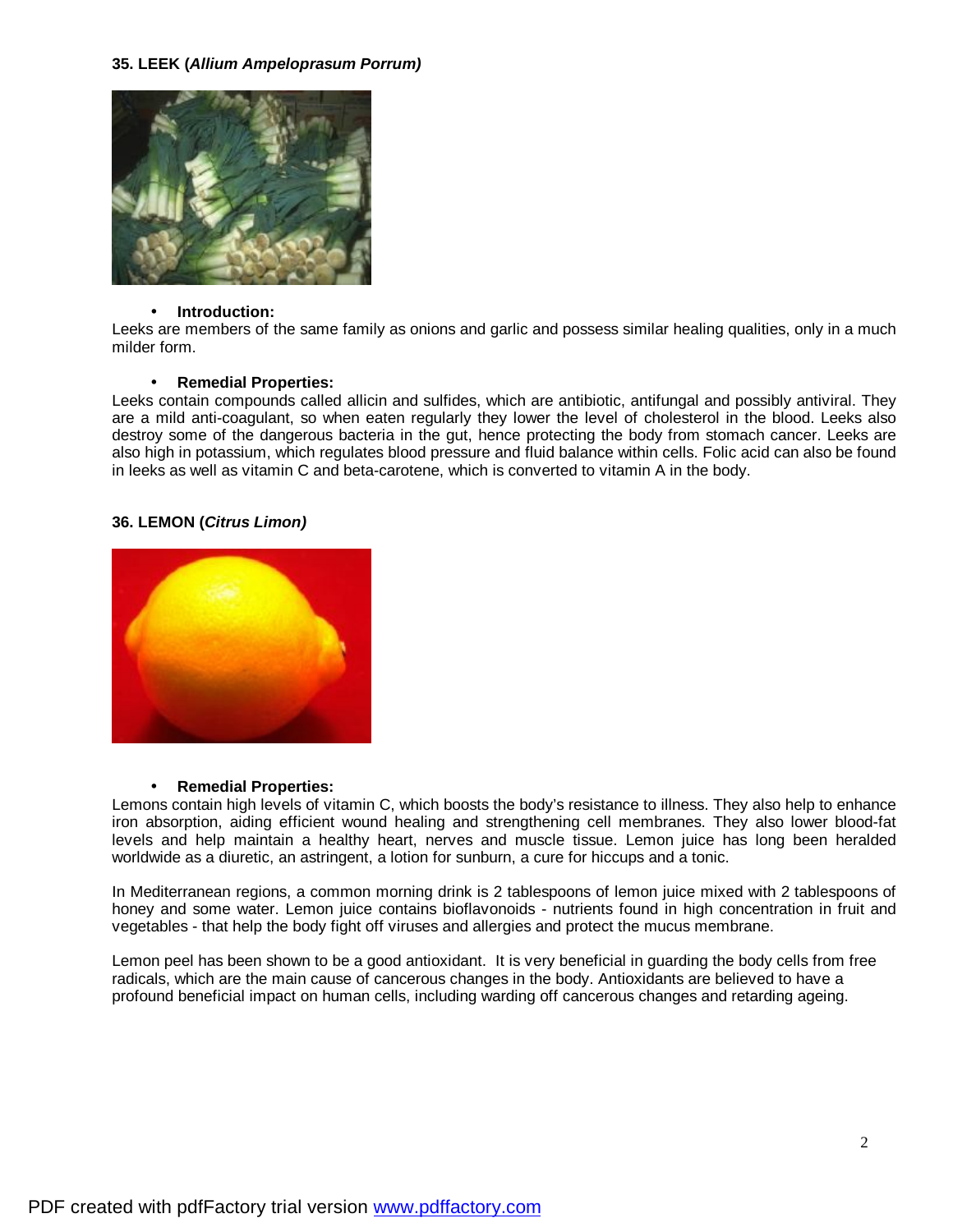### **37. LEMON BALM (***Melissa Officinalis)*



#### • **Introduction:**

The lemon balm is a perennial herb with a square stem that can grow up to 60cm in height. Its flowers are white, blue-white or yellow-white. When bruised, the herb releases a very pleasant smell that resembles a lemon fragrance, hence the name.

#### • **Remedial Properties:**

The best remedial properties can be found in the leaves. The leaves are gathered before the blooming season. They should be dried quickly and carefully, in the shade and moving them should be kept to a minimum. Lemon balm is a very good herb for all heart diseases. It strengthens the heart and it also cleanses the blood. A lemon balm bath is very good for migraines, headaches and nervousness caused by stress.

Lemon balm herbal tea sweetened with honey is a very good remedy for insomnia caused by tiredness.

## **38. LIME TREE (***Tilia x Vulgaris)*



### • **Introduction:**

Lime trees can grow up to 30m in height, and can live for several hundred years. When in bloom (usually in June and July) its flowers have a very pleasant scent. Because of this, lime trees tend to be very popular in public parks.

### • **Remedial Properties:**

Remedial properties are found in the flowers and attached leaves. The best time for collecting the flowers is at the beginning of the blooming season. It should be noted that when the blooming period is over, the lime tree no longer has remedial properties. Lime-tree flowers should be collected on a dry and sunny day. They should then be dried in the shade in a cool, dry and draughty place. If dried properly, the flowers and leaves will retain their original color and pleasant smell.

Herbal tea prepared from lime-tree flowers is a very effective remedy for colds and respiratory tract illnesses. The herbal tea or tincture is also very good for anxiety or insomnia. Prolonged use of the herbal tea will improve nerves and help the recipient to cope better with stress. Lime-tree herbal tea is also very good for digestion.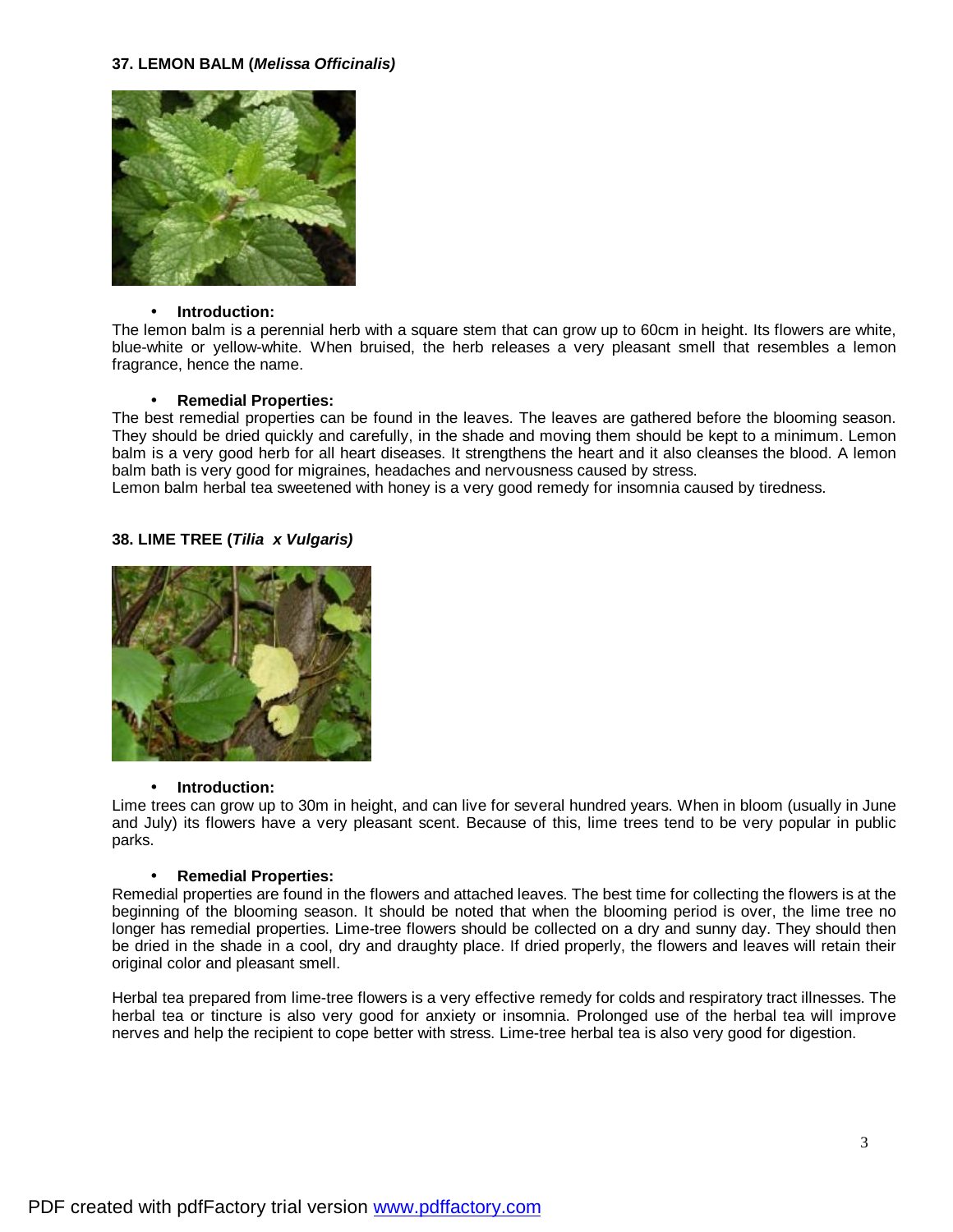## **39. LOVAGE (***Levisticum Officinale)*



#### • **Introduction:**

Lovage is an aromatic herb that can grow up to 2m in height. It can be grown in gardens and it can also be found in the wilderness.

#### • **Remedial Properties:**

Lovage is a mild herb and because of this quality, it is particularly useful for remedying flatulence and other disturbances of the digestion system in children. It encourages perspiration, where such encouragement in required. For all these purposes it can be taken as an infusion of the roots and fruit. An infusion of lovage seeds, used cold, is an old recipe for clearing up inflammation and general irritation of the eyes. A lovage decoction also makes a good throat gargle.

### **40. MARIGOLD (***Calendula Officinalis)*



#### • **Introduction:**

Marigold is a herb native to the Mediterranean region. It can grow up to 60cm in height. Its flower is usually yellow, dark yellow or orange in color. It has the unusual characteristic of closing early in the afternoon. Its leaves are oval shaped and the whole plant is covered with tiny hairs.

### • **Remedial Properties:**

Remedial properties can be found in the leaves during the blooming season and also in the flower buds. The flower containing remedial qualities has a strong orange color. In order to retain their remedial qualities, the flowers should be dried in a draughty place, away from the direct sunlight. Marigold flower petals have the most abundant remedial properties.

Marigold is used to treat constipation, stomach and bowels problems. Other medicinal uses include helping with chronic ulcers and varicose veins. Also, marigold herbal tea can be beneficial with cases of diarrhea.

Marigold cream is very good balsam for lips and dry skin.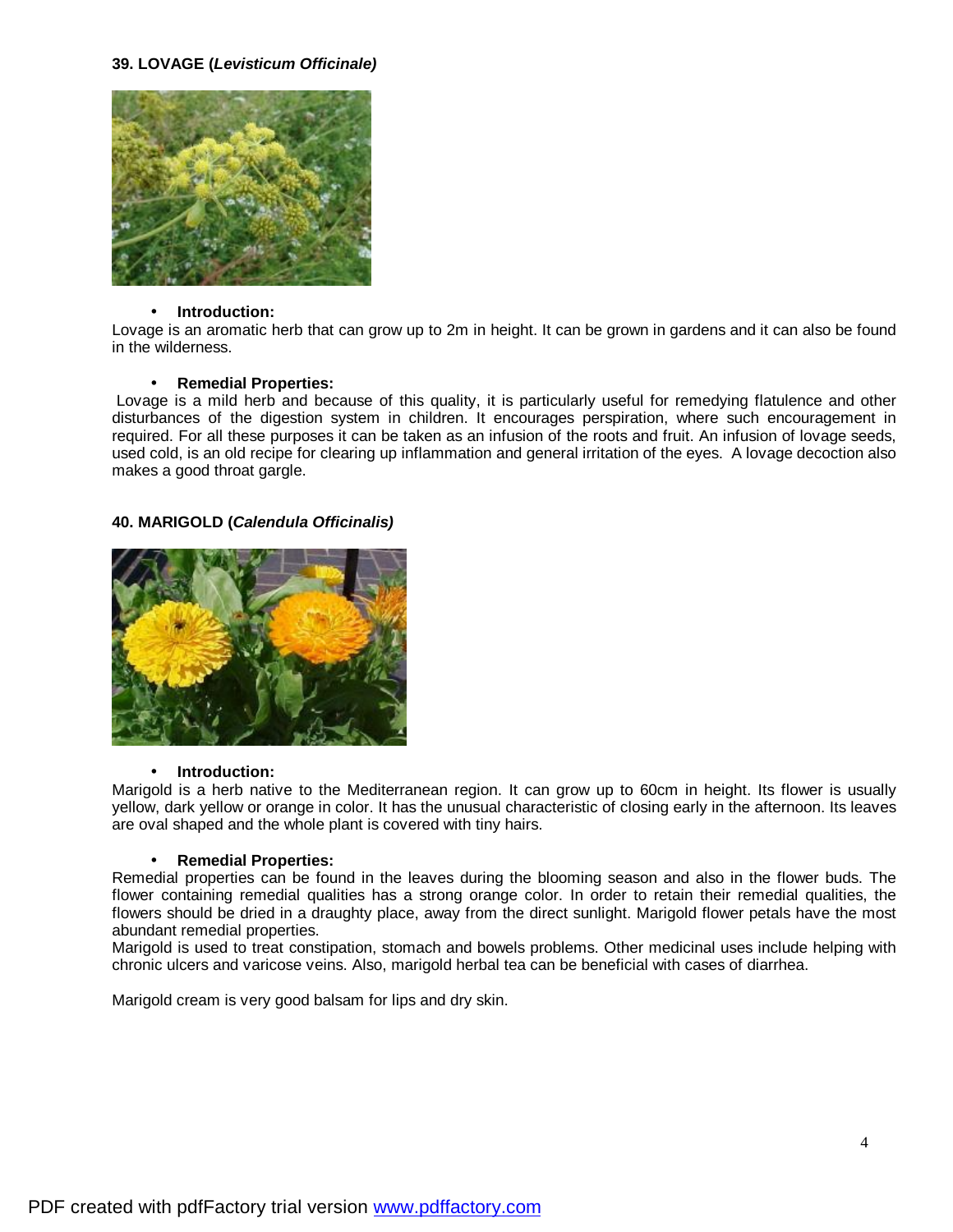## • **Marigold Mouthwash**

#### **Ingredients:**

1 teaspoon of dried marigold flowers 200ml of water (previously boiled and cooled down)

**Step 1:** 

Bring the water to the boil

#### **Step 2:**

Pour the boiling water over the dried marigold flowers; cover with a lid and leave for 15minutes.

Marigold mouthwash, prepared as outlined in this recipe, is a very effective means of relieving the discomfort associated with inflamed gums.

## **41. MARSHMALLOW (***Althea Officinalis)*



#### • **Introduction:**

Marshmallow is a plant with thick white roots and large silvery green leaves. It can grow up to 2m in height and blooms from June to the end of August.

It should be noted that the marshmallow sweet has no connection of any kind with the herb.

### • **Remedial Properties:**

The root of the herb has the best remedial properties. It is collected in spring and autumn, when the blooming season has ended. Its flowers are gathered during the blooming season, while its leaves should be gathered in Autumn, after the blooming season. It is important to note, that the leaves should not be collected in the springtime.

After collection, the root needs to be peeled, cut in stripes (longitudinally) and dried. Drying only takes a few days. After this, the root is cut into small cubes and stored. The marshmallow root with the most beneficial remedial properties is white in color.

Marshmallow is a very effective remedy against colds, coughs, constipation and catarrhal conditions of the bladder. For any of the above listed ailments it can be taken as either a herbal soup or as a herbal tea. Gargled Marshmallow herbal soup is very good for dental abscesses and other conditions of the mouth. To ease congestion of sinuses, herbal soup should be inhaled hot, with a towel placed over the head. Syrup made from marshmallow is the most suitable way of treating coughs in children.